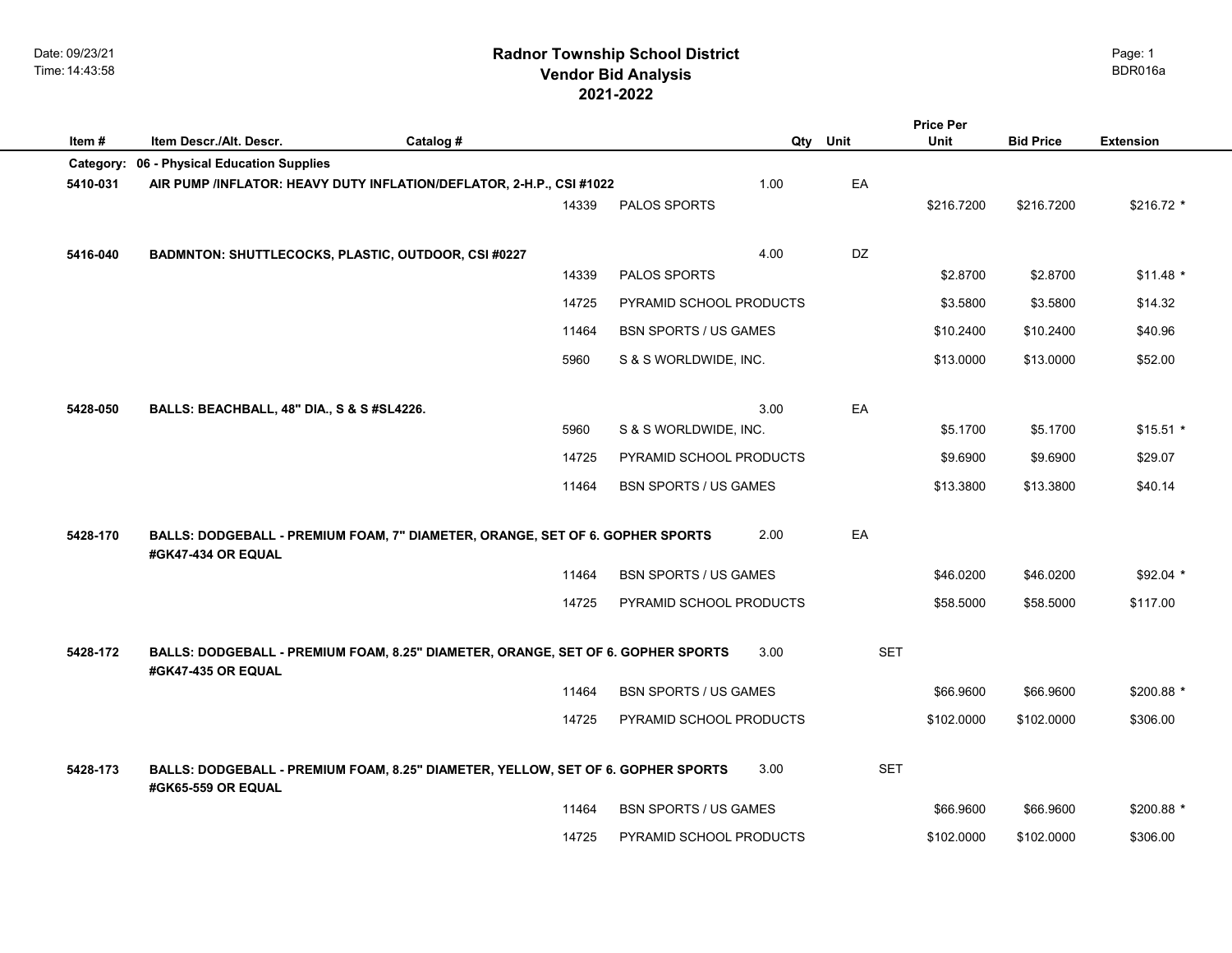Date: 09/23/21 Time: 14:43:58

## **2021-2022 Radnor Township School District Vendor Bid Analysis** BDR016a

| Item#     | Item Descr./Alt. Descr.          | Catalog #                                                                        |                              |      | Qty Unit   | <b>Price Per</b><br><b>Unit</b> | <b>Bid Price</b>             | <b>Extension</b> |  |
|-----------|----------------------------------|----------------------------------------------------------------------------------|------------------------------|------|------------|---------------------------------|------------------------------|------------------|--|
| Category: | 06 - Physical Education Supplies |                                                                                  |                              |      |            |                                 |                              |                  |  |
| 5434-011  |                                  | BASEBALL: TRAINING BAT, 32" WIFFLE BAT, YELLOW BSN #3193XXXX OR EQUAL            |                              | 2.00 | EA         |                                 |                              |                  |  |
|           |                                  | 14725                                                                            | PYRAMID SCHOOL PRODUCTS      |      |            | \$2.0000                        | \$2.0000                     | $$4.00*$         |  |
|           |                                  | 11464                                                                            | <b>BSN SPORTS / US GAMES</b> |      |            | \$2.2400                        | \$2.2400                     | \$4.48           |  |
| 5434-031  | <b>EQUAL</b>                     | BASEBALL: TRAINING BALLS, PLASTIC, WIFFLE BALL BASEBALL SIZE, BSN # BS1141245 OR |                              | 4.00 | EA         |                                 |                              |                  |  |
|           |                                  | 14725                                                                            | PYRAMID SCHOOL PRODUCTS      |      |            | \$0.4200                        | \$0.4200                     | $$1.68$ *        |  |
|           |                                  | 11464                                                                            | <b>BSN SPORTS / US GAMES</b> |      |            | \$1.0400                        | \$1.0400                     | \$4.16           |  |
| 5434-053  |                                  | BASEBALL: LEFT HANDED GLOVE, 10", LEATHER LIKE SYNTHETIC, GOPHER 18-801 OR EQUAL |                              | 3.00 | EA         |                                 |                              |                  |  |
|           |                                  | 11464                                                                            | <b>BSN SPORTS / US GAMES</b> |      |            | \$11.4800                       | \$11.4800                    | $$34.44*$        |  |
|           |                                  | 14725                                                                            | PYRAMID SCHOOL PRODUCTS      |      |            | \$19.8900                       | \$19.8900                    | \$59.67          |  |
| 5440-011  |                                  | BASKETBALL: BASKETBALL, RUBBER, OUTDOOR, OFFICIAL WEIGHT & SIZE, VOIT #CB2       |                              | 4.00 | EA         |                                 |                              |                  |  |
|           |                                  | 11464                                                                            | <b>BSN SPORTS / US GAMES</b> |      |            | \$4.2300                        | \$4.2300                     | $$16.92$ *       |  |
|           |                                  | 14725                                                                            | PYRAMID SCHOOL PRODUCTS      |      |            | \$5.2500                        | \$5.2500                     | \$21.00          |  |
|           |                                  | 14339                                                                            | <b>PALOS SPORTS</b>          |      |            | \$6.1300                        | \$6.1300                     | \$24.52          |  |
| 5440-013  |                                  |                                                                                  |                              | 5.00 | EA         |                                 |                              |                  |  |
|           |                                  | BASKETBALL: WILSON NCAA STREET BASKETBALL, SIZE 7, GOPHER 60-077<br>14725        | PYRAMID SCHOOL PRODUCTS      |      |            | \$7.5000                        | (No substitutes)<br>\$7.5000 | $$37.50*$        |  |
|           |                                  | 14339                                                                            | PALOS SPORTS                 |      |            | \$12.5800                       | \$12.5800                    | \$62.90          |  |
|           |                                  |                                                                                  |                              |      |            |                                 |                              |                  |  |
| 5440-022  | #GX71-913                        | BASKETBALL: BASKETBALL, SIZE 6 - INTERMEDIATE, RAINBOW, SET OF SIX, GOPHER       |                              | 1.00 | <b>SET</b> |                                 |                              |                  |  |
|           |                                  | 5960                                                                             | S & S WORLDWIDE, INC.        |      |            | \$23.2100                       | \$23.2100                    | $$23.21$ *       |  |
|           |                                  | 11464                                                                            | <b>BSN SPORTS / US GAMES</b> |      |            | \$24.0700                       | \$24.0700                    | \$24.07          |  |
|           |                                  | 14725                                                                            | PYRAMID SCHOOL PRODUCTS      |      |            | \$30.9000                       | \$30.9000                    | \$30.90          |  |
|           |                                  | 14339                                                                            | PALOS SPORTS                 |      |            | \$56.7000                       | \$56.7000                    | \$56.70          |  |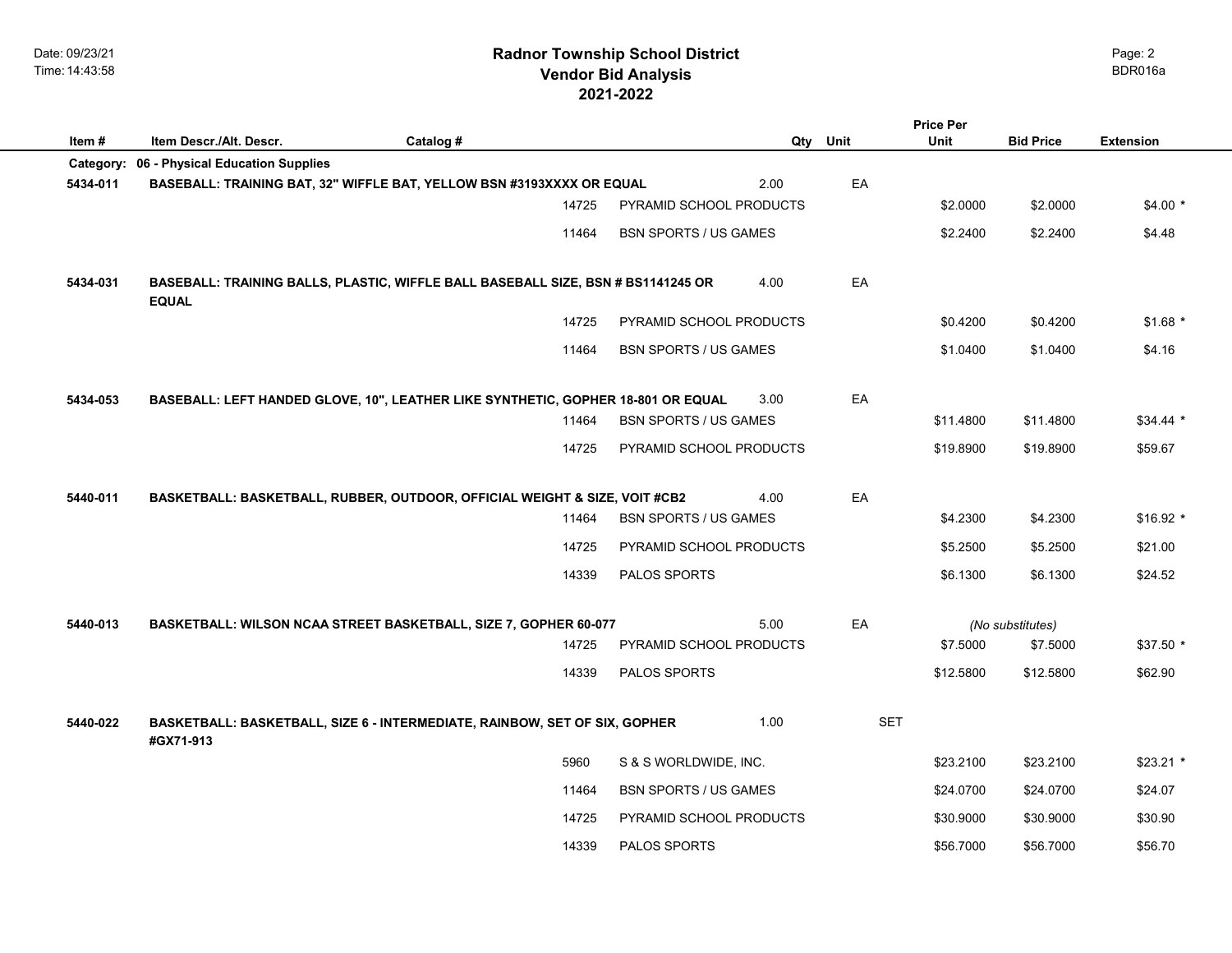Date: 09/23/21 Time: 14:43:58

## **2021-2022 Radnor Township School District Vendor Bid Analysis** BDR016a

|                                                                               |                                                                                                |           |       |                              |      |      | <b>Price Per</b> |                  |                  |  |
|-------------------------------------------------------------------------------|------------------------------------------------------------------------------------------------|-----------|-------|------------------------------|------|------|------------------|------------------|------------------|--|
| Item#                                                                         | Item Descr./Alt. Descr.                                                                        | Catalog # |       |                              | Qty  | Unit | <b>Unit</b>      | <b>Bid Price</b> | <b>Extension</b> |  |
| Category:                                                                     | 06 - Physical Education Supplies                                                               |           |       |                              |      |      |                  |                  |                  |  |
| 5450-010                                                                      | BEAN BAGS: BEAN BAGS, SOFT CANVAS, ASST. SPECTRUM #W5292002.                                   |           |       |                              | 3.00 | DZ   |                  |                  |                  |  |
|                                                                               |                                                                                                |           | 11464 | <b>BSN SPORTS / US GAMES</b> |      |      | \$5.1100         | \$5.1100         | $$15.33*$        |  |
|                                                                               |                                                                                                |           | 14725 | PYRAMID SCHOOL PRODUCTS      |      |      | \$14.8800        | \$14.8800        | \$44.64          |  |
|                                                                               |                                                                                                |           |       |                              |      |      |                  |                  |                  |  |
| 5493-010                                                                      | FOOTBALL: FOOTBALL, LEATHER LOCK-STITCHED CONSTRUCTION, 3-PLY LINING, MIKASA<br>#F6000         |           |       | 5.00                         | EA   |      |                  |                  |                  |  |
|                                                                               |                                                                                                |           | 11464 | <b>BSN SPORTS / US GAMES</b> |      |      | \$7.5600         | \$7.5600         | $$37.80$ *       |  |
|                                                                               |                                                                                                |           | 14725 | PYRAMID SCHOOL PRODUCTS      |      |      | \$17.5500        | \$17.5500        | \$87.75          |  |
|                                                                               |                                                                                                |           |       |                              |      |      |                  |                  |                  |  |
| 5498-015<br>HOCKEY, FLOOR: HOCKEY BALLLS, NO BOUNCE, PASSON MSTUFBAL OR EQUAL |                                                                                                |           | 4.00  | EA                           |      |      |                  |                  |                  |  |
|                                                                               |                                                                                                |           | 14725 | PYRAMID SCHOOL PRODUCTS      |      |      | \$1.1500         | \$1.1500         | $$4.60*$         |  |
|                                                                               |                                                                                                |           | 11464 | <b>BSN SPORTS / US GAMES</b> |      |      | \$2.7300         | \$2.7300         | \$10.92          |  |
|                                                                               |                                                                                                |           | 14339 | PALOS SPORTS                 |      |      | \$20.8100        | \$20.8100        | \$83.24          |  |
|                                                                               |                                                                                                |           |       |                              |      |      |                  |                  |                  |  |
| 5538-020                                                                      | PING PONG: PING PONG PADDLES, STANDARD, S & S W3017, RUBBER PIPS OUT, 5 PLY<br><b>HARDWOOD</b> |           |       |                              | 2.00 | EA   |                  |                  |                  |  |
|                                                                               |                                                                                                |           | 11464 | <b>BSN SPORTS / US GAMES</b> |      |      | \$1.5900         | \$1.5900         | $$3.18$ *        |  |
|                                                                               |                                                                                                |           | 14725 | PYRAMID SCHOOL PRODUCTS      |      |      | \$1.9900         | \$1.9900         | \$3.98           |  |
|                                                                               |                                                                                                |           | 5960  | S & S WORLDWIDE, INC.        |      |      | \$2.0000         | \$2.0000         | \$4.00           |  |
|                                                                               |                                                                                                |           | 14339 | PALOS SPORTS                 |      |      | \$2.6700         | \$2.6700         | \$5.34           |  |
|                                                                               |                                                                                                |           |       |                              |      |      |                  |                  |                  |  |
| 5538-040                                                                      | PING PONG: PING PONG NET, CSI #5427 OR EQUAL                                                   |           |       |                              | 2.00 | EA   |                  |                  |                  |  |
|                                                                               |                                                                                                |           | 14725 | PYRAMID SCHOOL PRODUCTS      |      |      | \$12.6000        | \$12.6000        | $$25.20$ *       |  |
|                                                                               |                                                                                                |           |       |                              |      |      |                  |                  |                  |  |
| 5538-050                                                                      | PING PONG: PING PONG NET, BRACKETS, CSI (5430)                                                 |           |       |                              | 2.00 | EA   |                  |                  |                  |  |
|                                                                               |                                                                                                |           | 11464 | <b>BSN SPORTS / US GAMES</b> |      |      | \$13.9400        | \$13.9400        | $$27.88*$        |  |